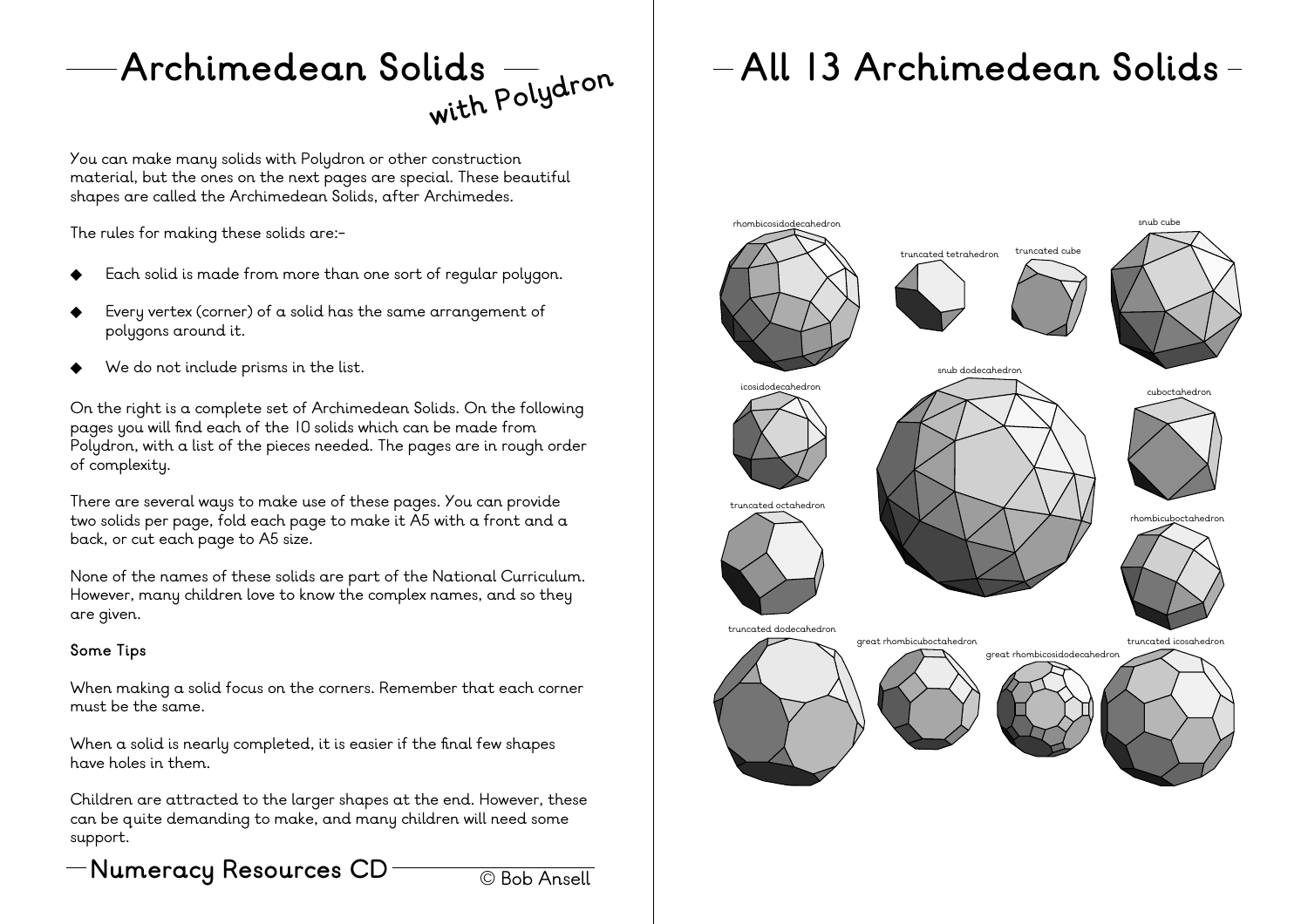# **Numeracy Resources CD** © Bob Ansell **Truncated Tetrahedron** 4 Hexagons 4 Equilateral triangles

#### **Truncated Cube**

6 Octagons 8 Equilateral triangles

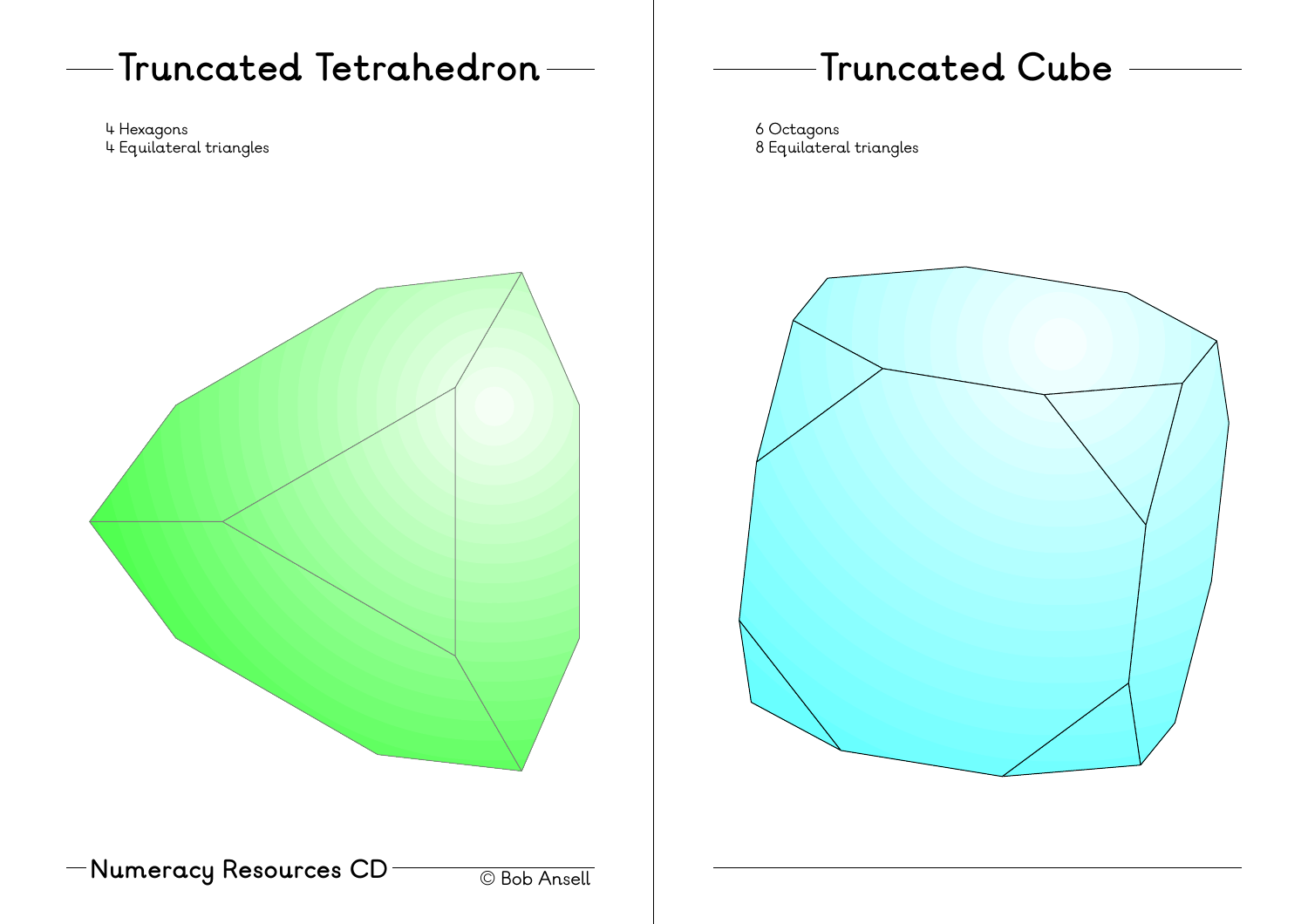#### **Cuboctahedron**

6 Squares 8 Equilateral triangles



**Numeracy Resources CD** © Bob Ansell

### **Truncated Octahedron**

8 Hexagons 6 Squares

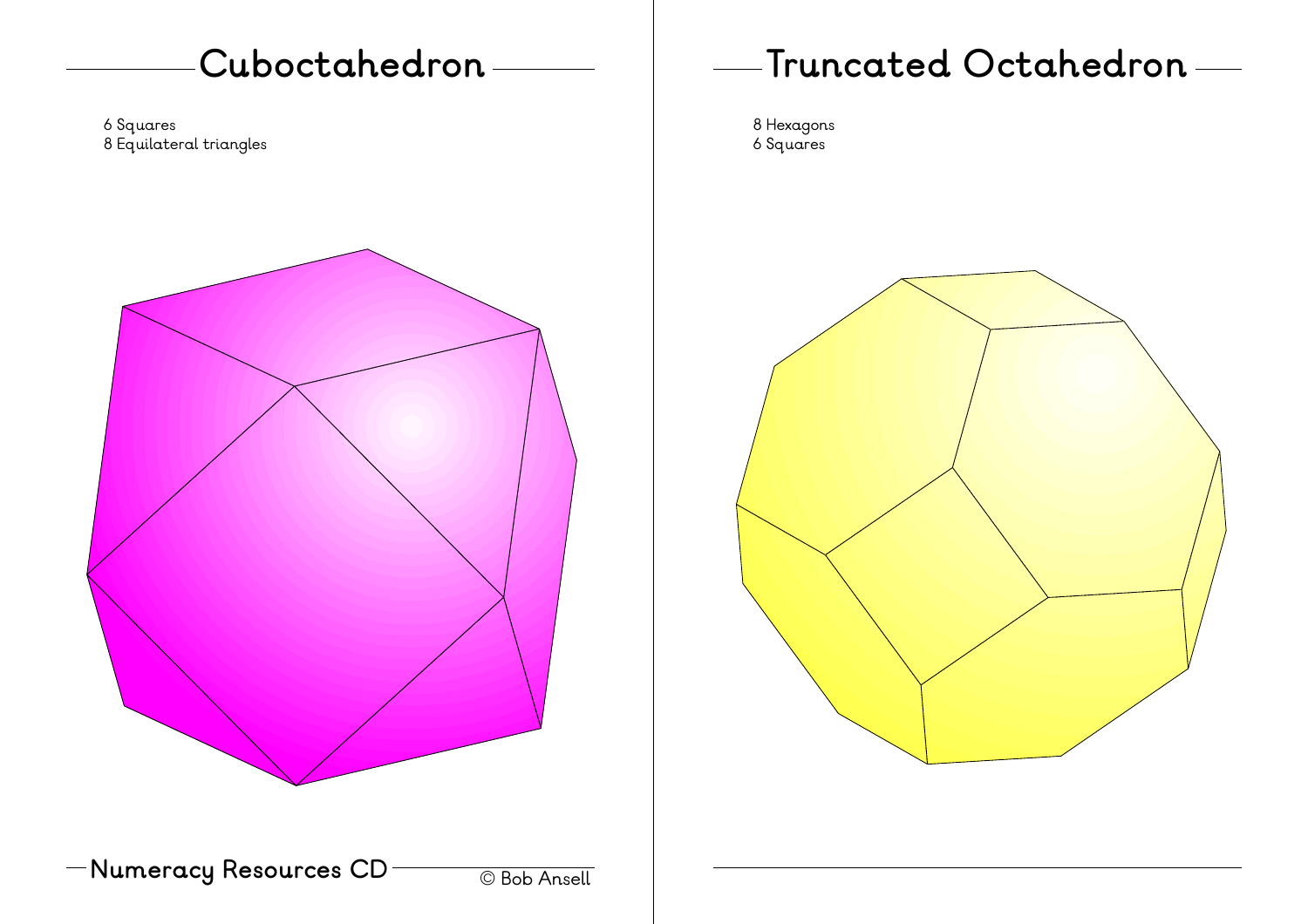#### **Rhombicuboctahedron**

16 Squares 8 Equilateral triangles



**Numeracy Resources CD** © Bob Ansell

### **Icosidodecahedron**

20 Equilateral triangles 12 Pentagons

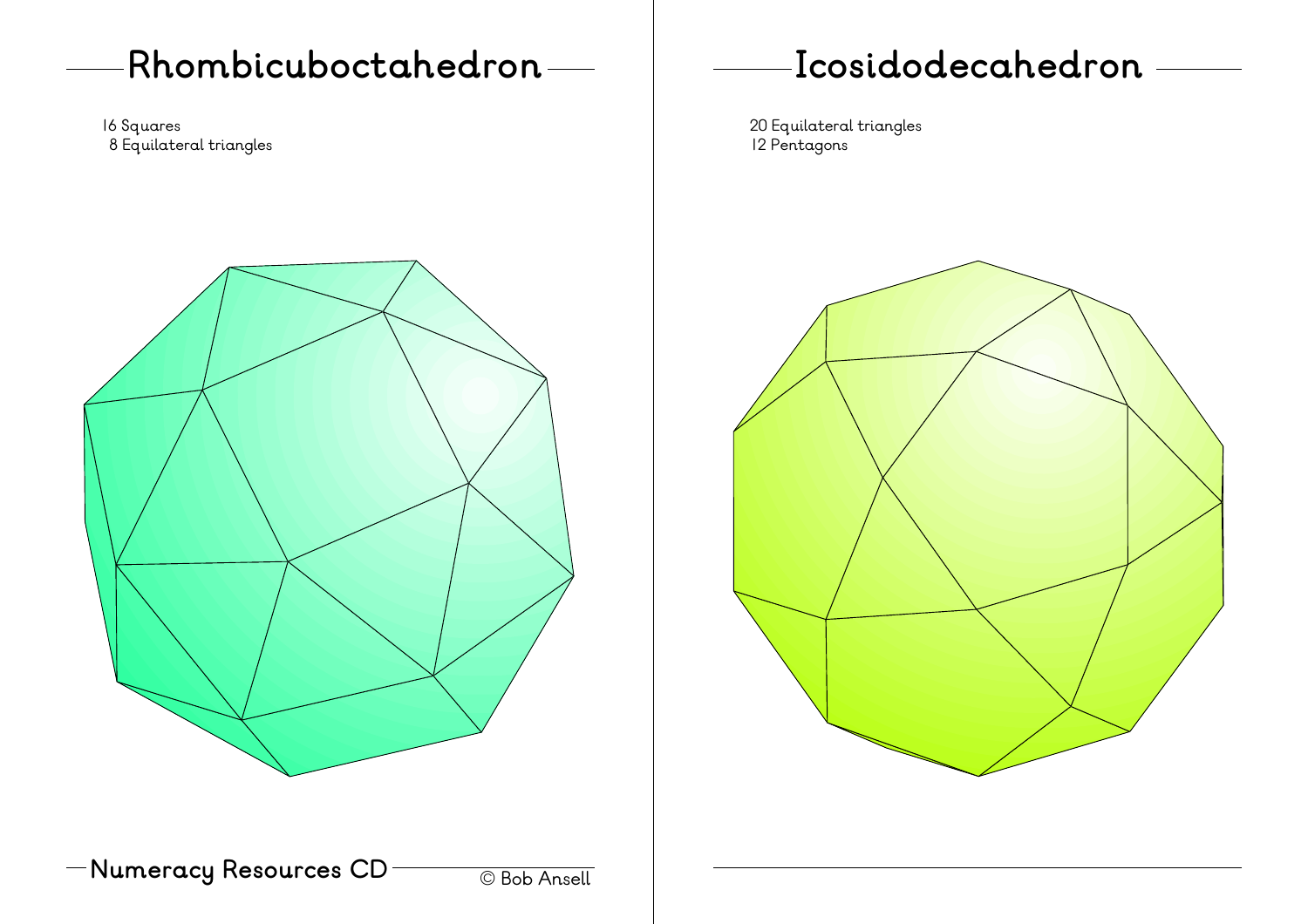